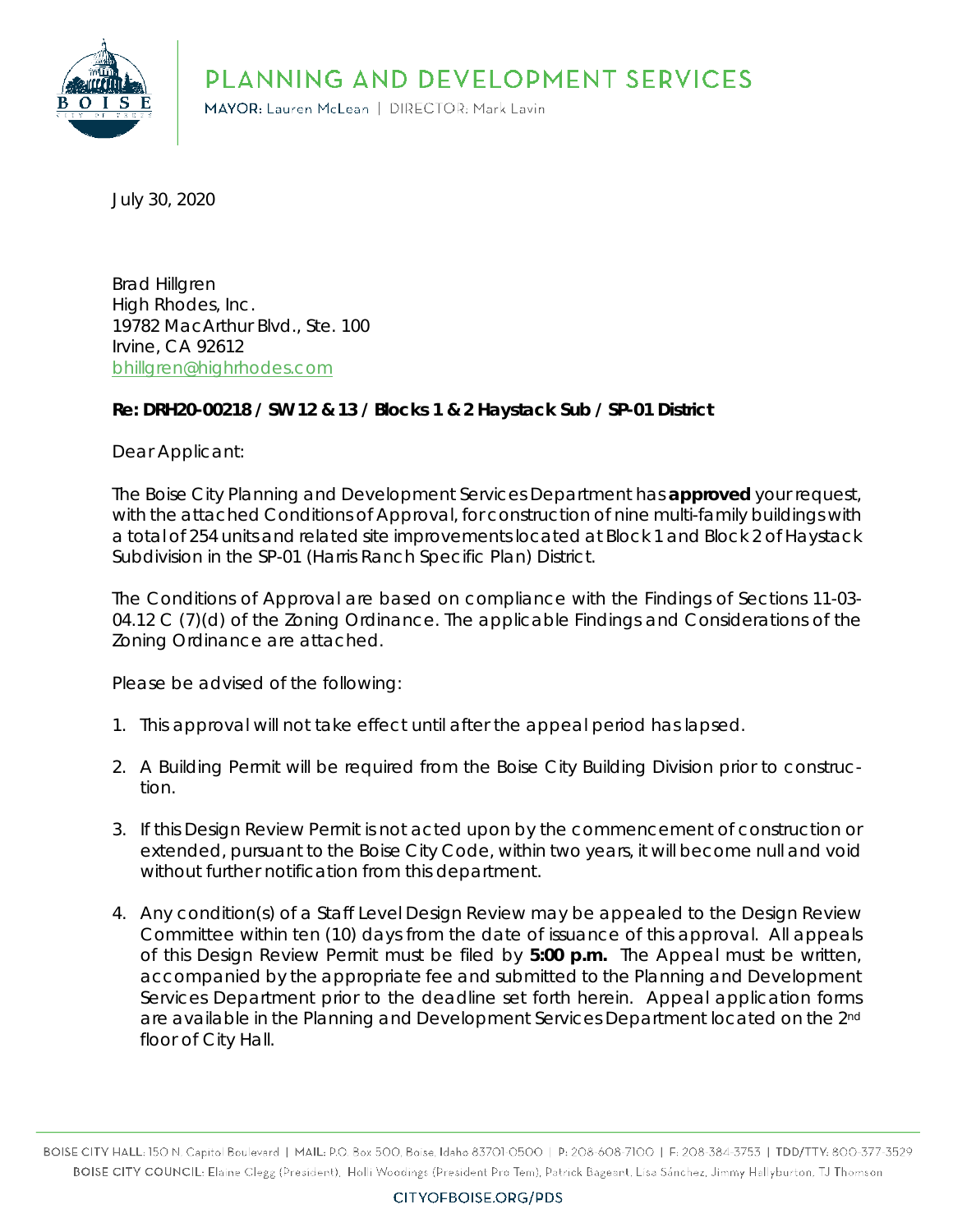5. Any work within street rights-of-way requires a Construction Permit from Ada County Highway District.

If you have any questions, please contact me at (208)608-7081.

Sincerely,

Therter Menge

Katelyn Menuge Design Review Planner BOISE CITY PLANNING & DEVELOPMENT SERVICES

Attachments:

- Conditions of Approval
- Findings of Fact

cc: Sherry McKibben / HRRB Administrator / 515 W. Hays Street / Boise, ID 83702 [sherrym@mckibbencooper.com](mailto:sherrym@mckibbencooper.com) John Mooney / Barber Valley Neighborhood Association / [board@bvnaboise.org](mailto:board@bvnaboise.org)

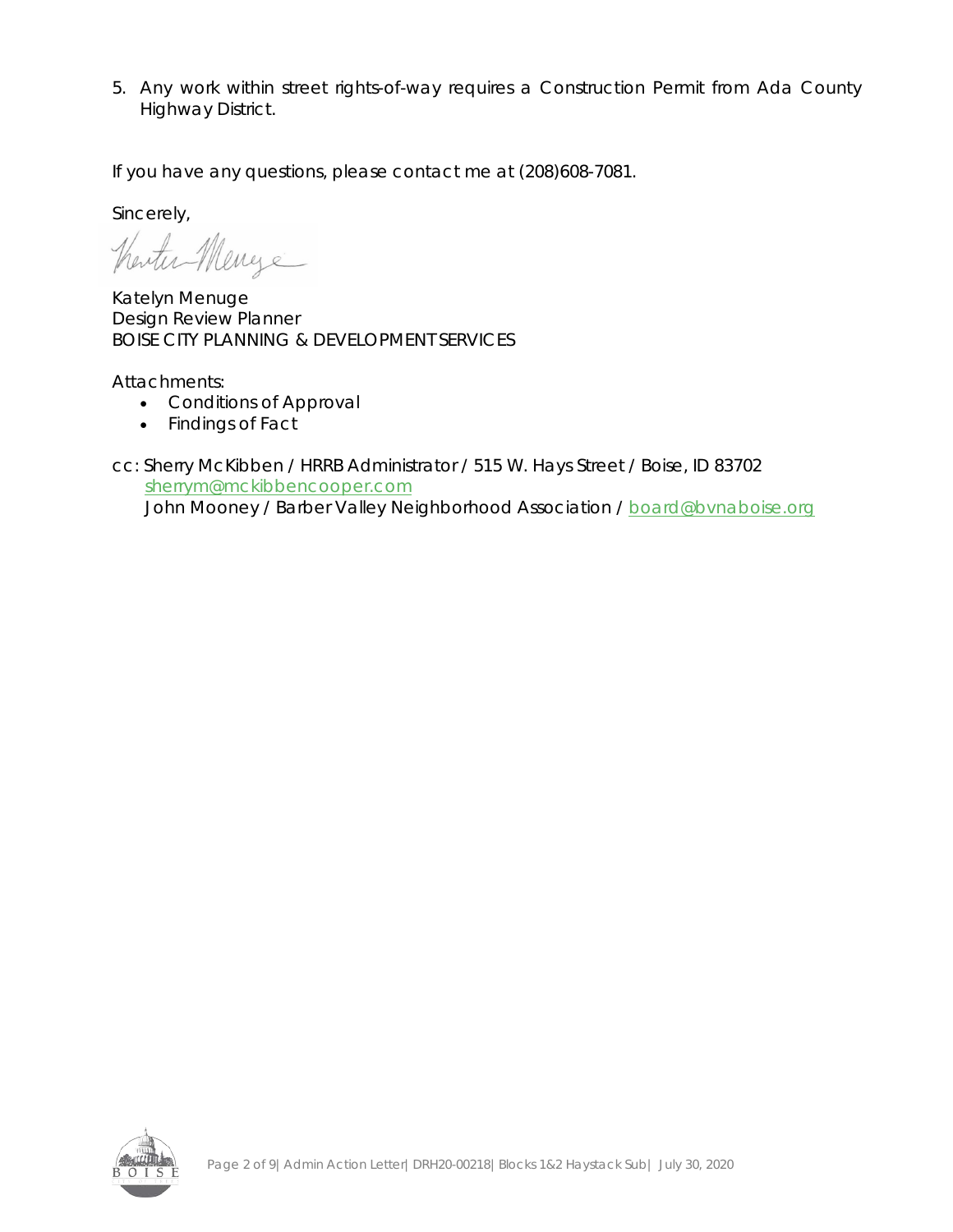# **CONDITIONS OF APPROVAL**

## **Site Specific Conditions of Approval**

- 1. Compliance with plans and specifications submitted to and on file in the Planning and Development Services Department dated received May 25, 2020, except as modified by the following conditions:
	- a. No building permits shall be issued prior to compliance with all requirements and conditions of SUB20-00008 and the Boise Floodplain Ordinance.
	- b. Prior to building permit issuance, provide a general phasing plan for the development with anticipated timeline.
	- c. If parking is restricted rather than first come, first served, additional parking may be required as determined by the Harris Ranch Specific Plan and the Planning Director.
	- d. Comply with all ADA Standards. Work with the Boise Comprehensive Planning team to determine requirements for ADA on-street parking.
	- e. Vehicles must be solidly screened from street view to a minimum height of 42 inches at time of planting.
	- f. Locate a portion of the required bicycle parking spaces to be accessible and visible to guests. Utilize single u-racks or other rack design that allows two points of contact for stability. Locate bicycle parking spaces so as not to impede walkways. The applicant is encouraged to provide bicycle parking beyond the minimum requirement, to encourage alternative transportation.
	- g. Terminal landscape planters containing trees shall be eight (8) feet wide, measured inside of curb to inside of curb, and may not contain light poles.
	- h. Work with Boise Community Forestry to determine appropriate tree species. Ash trees are no longer encouraged for use by Boise Community Forestry.
	- i. All exterior equipment and utilities shall be screened from view, including rooftop mechanical units and transformers.
	- j. Exterior lighting shall be shielded, directed downward and is not permitted to shine onto adjacent properties. Average lighting levels shall not exceed 1.0 foot-candles measured at the frontage of buildings. Outdoor light fixtures shall be limited to a maximum height of 15 feet.
	- k. All signage requires a separate City of Boise Sign Application. Please include the HRRB approval letter in the sign application submittal documents.
	- l. No obstructions are permitted within clear vision triangles.
	- m. Grading and drainage shall meet all Boise Public Works requirements.
	- n. Comply with all requirements of the Building Department and Fire Department.

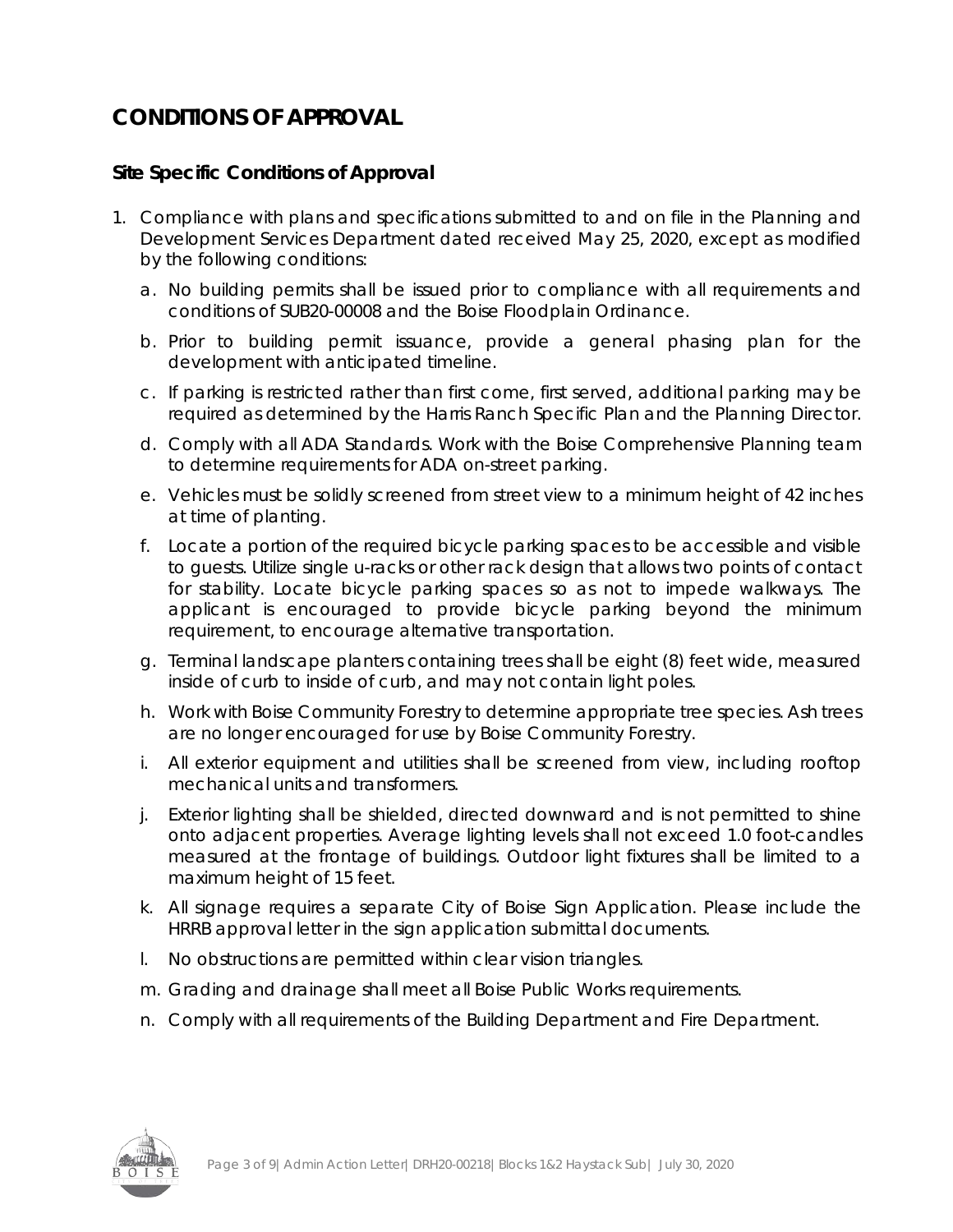## **Responsible Agencies and Other Boise City Departments**

- 2. A Building Permit approval is contingent upon the determination that the site is in conformance with the Boise City Subdivision Ordinance. Contact the Planning and Development Services Subdivision Section at (208) 608-7089 regarding questions pertaining to this condition.
- 3. The applicant shall comply with the requirements of the Boise City Public Works Department (BCPW) for the following:
	- Sewer (5-27-20)
	- Street Lights (5-27-20)
	- Solid Waste (6-1-20)
	- Drainage/Storm Water
- 4. Prior to a Building Permit and prior to any construction on the site, an Erosion and Sediment Control Permit must be obtained from the Building Division of the Planning and Development Services Department.
- 5. A Building Permit is contingent upon approval from Boise City Community Forestry for tree planting within right-of-way's, per Title 9, Chapter 16, Section 09-16-05.2. Contact Boise City Community Forestry at (208) 608-7700 with questions regarding this condition.
- 6. Compliance with requirements as requested by the Ada County Highway District (ACHD).
- 7. The applicant shall comply with the Boise City Fire Code.

## **Standard Conditions of Approval**

- 8. All landscaping areas shall be provided with an underground irrigation system. Landscaping shall be maintained according to current accepted industry standards to promote good plant health, and any dead or diseased plants shall be replaced. All landscape areas with shrubs shall have an approved mulch such as bark or soil aid.
- 9. All landscape trees shall be pruned in accordance with the American National Standards Institute's Standard Practices for Tree Care Operations (ANSI A300 - latest edition). No trees on the site shall be topped, headed back, rounded over or otherwise disfigured. Contact Boise City Community Forestry at (208) 608-7700 for information regarding tree care operations.
- 10. An approved protective curbing shall enclose all landscape areas where they are adjacent to parking areas or driveways.
- 11. Swales/retention/detention areas shall not be located along the streets, unless it can be shown that landscaped berms/shrubs will screen the swales.
- 12. Vision Triangles as defined under Section 11-012-03 of the Boise City Code shall remain clear of sight obstructions.

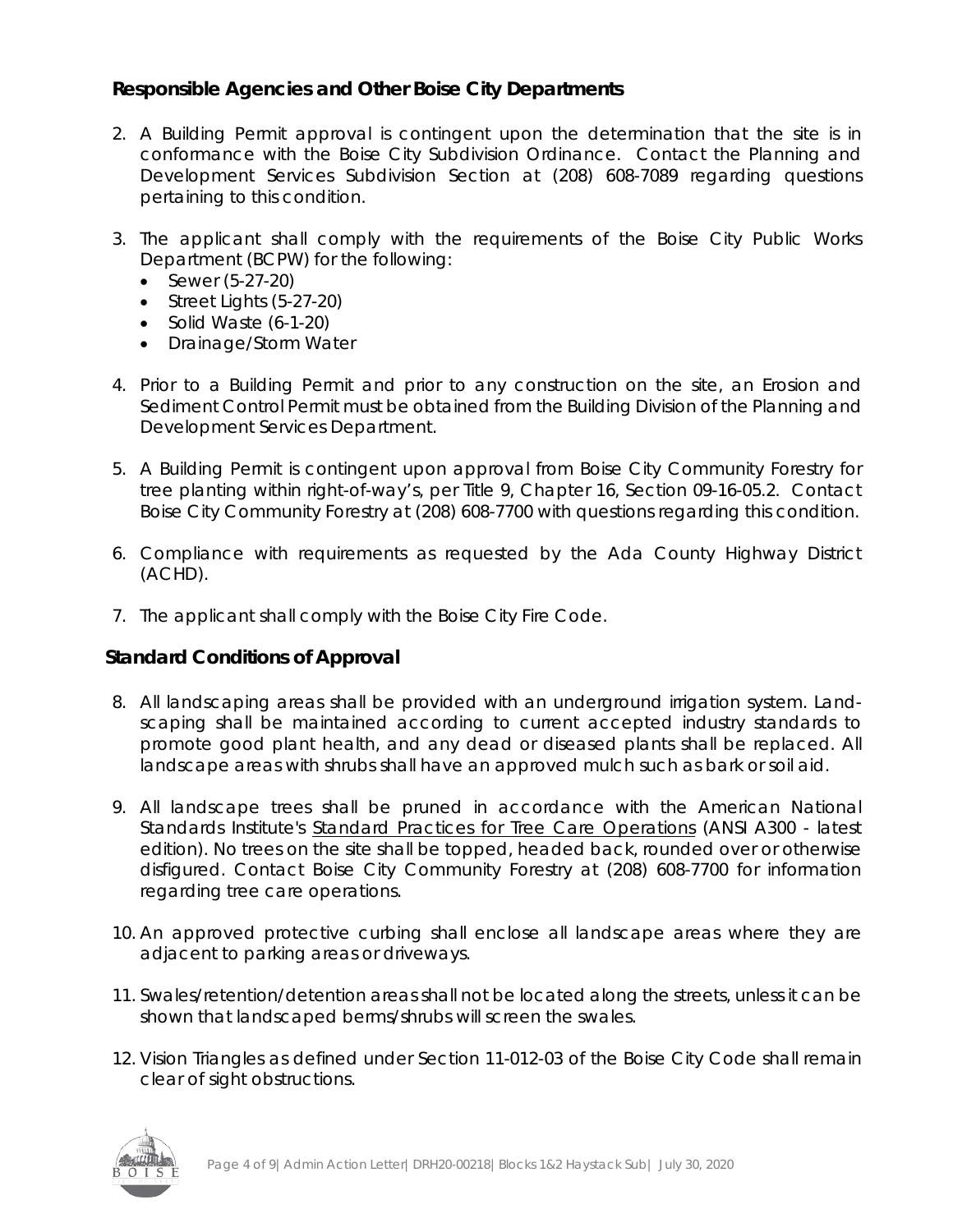- 13. In compliance with Boise City Code, anyone planting, pruning, removing or trenching/excavating near any tree(s) on ACHD or State right-of-ways must obtain a permit from Boise City Community Forestry at least one (1) week in advance of such work by calling (208)608-7700. Species shall be selected from the Boise City Tree Selection Guide.
- 14. Deciduous trees shall be not less than 2 to 2½ inch caliper size at the time of planting, evergreen trees 6' in height, and shrubs 1 to 5 gallons, as approved by the Design Review staff. All plants are to conform to the American Association of Nurseryman Standards in terms of size and quality.
- 15. All surface drainage shall be reviewed and approved by ACHD and BCPW. Perimeter grading shall be designed to match the existing grade of the adjoining properties.
- 16. All parking areas and driveways shall be paved and striped. All handicapped spaces and approved compact spaces shall be clearly marked and signed as required. Bicycle parking, as required by Section 11-07-03.3.B of the Boise City Code, shall be provided.
- 17. All Americans with Disabilities Act (ADA) requirements shall be met.
- 18. Any outside lighting shall be reflected away from adjacent property and streets. Exterior light fixture details shall be submitted to the Design Review staff for approval prior to issuance of a Building Permit. Impacts on residential areas shall not be permitted.
- 19. The illumination level of all light fixtures shall not exceed two (2) foot-candles as measured one (1) foot above the ground at property lines shared with residentially zoned or used parcels.
- 20. Boise City Fire Department requires water mains, fire hydrants and temporary Fire Department access to be installed, inspected and approved by the Fire Department prior to commencement of combustible construction. Note: Temporary water and temporary access during construction may be permitted upon request to, and approval by, the Fire Department.
- 21. No obstructions (landscaping, signs, fences or other elements) shall encroach upon any required fire access or fire facility.
- 22. All signs will require approval from the Planning and Development Services Department prior to installation.
- 23. Trash receptacles and on-grade and rooftop mechanical fixtures and equipment shall be concealed from public view by use of an approved sight-obscuring method. All screening materials shall be compatible with the building materials/design.
- 24. Utility services shall be installed underground.

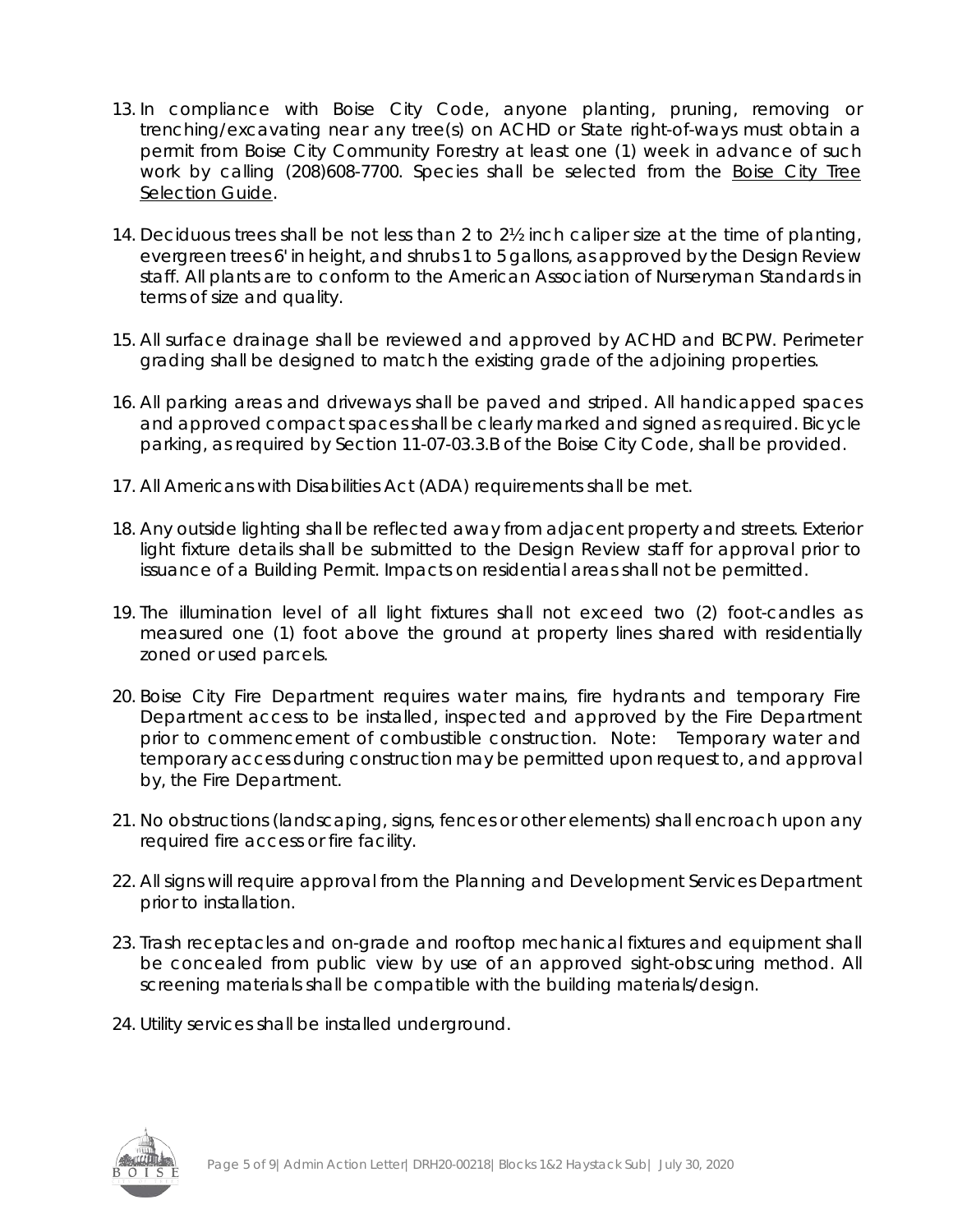- 25. In the event a tree is removed without prior approval, the tree shall be replaced with a tree with trunk caliper 1.5 times the one removed or with a sufficient number of trees, as approved by the Design Review Committee or the Design Review staff, with a trunk caliper not less than 4" and a total cumulative caliper area equal to 1.5 times the caliper area of the tree(s) removed. Caliper shall be as measured by the American Nurseryman's Association standards. For example, if a 12" caliper tree is removed, it must be replaced with either one 18" caliper tree or three 6" caliper trees or five 4" caliper trees. The replacement requirement may be modified upon a showing made to the Design Review Committee or the Design Review staff of disease or death of the tree which was not caused by neglect.
- 26. An Occupancy Permit will not be issued by the Planning and Development Services Department until all of these conditions have been met. In the event a condition(s) cannot be met by the desired date of occupancy, the Planning Director will determine whether the condition(s) is bondable or should be completed, and if determined to be bondable, a bond or other surety acceptable to Boise City will be required in the amount of 110% of the value of the condition(s) that is incomplete.
- 27. No change in the terms and conditions of this approval shall be valid unless in writing and signed by the applicant or his authorized representative and an authorized representative of Boise City. The burden shall be upon the applicant to obtain the written confirmation of any change and not upon Boise City.
- 28. Any change by the applicant in the planned use of the property, which is the subject of this application, shall require the applicant to comply with all rules, regulations, ordinances, plans, or other regulatory and legal restrictions in force at the time the applicant, or successors of interest, advise Boise City of intent to change the planned use of the property described herein, unless a variance in said requirements or other legal relief is granted pursuant to the law in effect at the time the change in use is sought.

## **FINDINGS**

## **Sections 11-013-01**

With the Conditions of Approval attached, staff finds compliance with the following Findings and Considerations:

## **Site Design**

The applicant is proposing a multi-family development on the blocks designated as SW12 and SW13 in the Harris Ranch Specific Plan, respectively Block 1 and Block 2 of Haystack Subdivision. Prior to building permit submittals, the applicant will need to finalize the subdivision and comply with all subdivision requirements and the Boise Floodplain Ordinance. The applicant intends to fill the site and obtain a Letter of Map Revision. In the Harris Ranch Specific Plan, multi-family is listed as an allowed use and there is no maximum allowed density or number of units for these blocks. The proposal closely matches the conceptual block designs in the Specific Plan, in regard to building layout and the Harris Ranch Design Review Board has approved the submitted drawings.

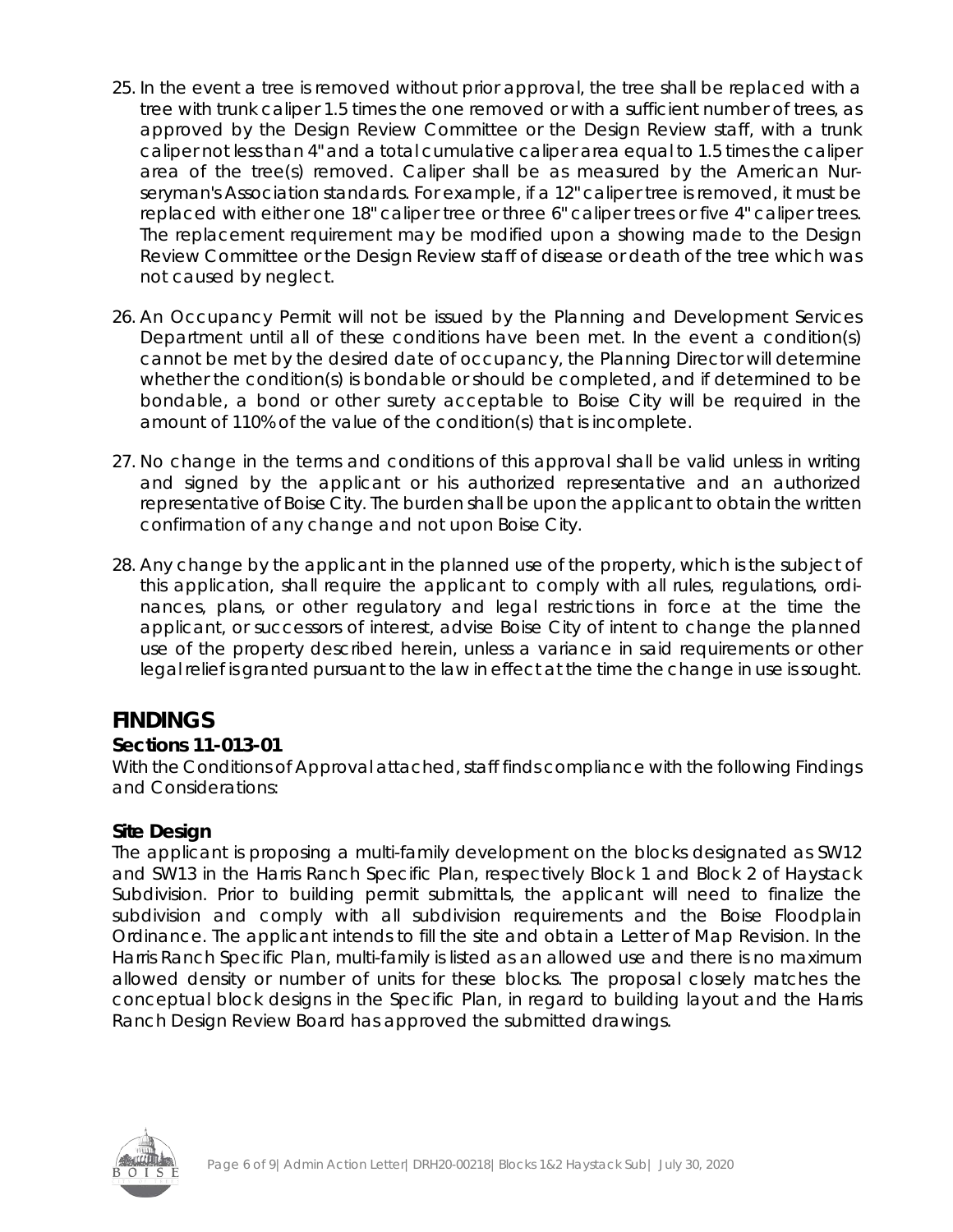Nine multi-family buildings are included in the application submittal. There are 90 units proposed on block SW12, with a future clubhouse building or additional 30-unit multi-family building shown at the northeast corner, and 164 units on Block SW13, with a clubhouse building to be submitted in the future. The buildings are located along the streets with the parking interior, which allows the parking to be screened and the building fronts to be pedestrian oriented. The structures comply with the setbacks for the SW12 and SW13 blocks. Along Warm Springs Avenue there is a 10-ft building setback from back of sidewalk. The minimum setback from back of curb along the other streets is 15 feet.

The Harris Ranch Specific Plan determines parking requirements for multi-family projects based on the number and size of the units. The SW12 block is required to provide 138 parking stalls. The applicant is providing 94 covered spaces and 51 uncovered spaces for a total of 145 spaces, 13 being compact and 7 being ADA accessible. For the SW13 block, 226 parking stalls are required. The applicant is proposing 160 covered stalls and 71 uncovered stalls for a total of 231 stalls, 52 being compact and 13 being ADA accessible. The applicant should ensure ADA van-accessible spaces are provided as required, with the access aisle located on the passenger side. The applicant should work with the Boise Comprehensive Planning team to determine requirements for ADA on-street parking. If the parking is restricted or assigned, the applicant may need to provide additional parking meeting the Harris Ranch Specific Plan parking requirements.

The Harris Ranch specific plan requires one bicycle parking space for every two residential units. The SW12 block is required to have a minimum of 45 bicycle spaces and the applicant is proposing 48 spaces. The SW13 block requires at least 82 spaces and the applicant is proposing 84 spaces. The applicant is proposing to place the required bicycle parking in secure areas at the rear of the buildings. Some of the spaces should also be located in areas accessible and visible to guests. The applicant should utilize single u-racks or other rack design that allows two points of contact for stability and locate bicycle parking spaces so as not to impede walkways. The applicant is encouraged to provide extra bicycle parking beyond the minimum requirements to support residents and visitors utilizing alternative transportation. Overall, the site plan will provide efficient and safe vehicle, bicyclist and pedestrian circulation.

#### **Landscape and Screening**

The applicant will provide landscaping around the perimeter and throughout the development to provide an attractive development and create a pedestrian-friendly environment. The streetscape improvements will be installed as part of the subdivision and include a landscape area between the sidewalk and street along Warm Springs and trees in tree grates along the other roadways. The trees and shrubs along the fronts of the buildings will soften their appearance and provide additional colors. Interior landscape planters with trees and shrubs will help to break up the parking areas. Light poles are not permitted in planters that contain required trees. The applicant should replace the proposed ash trees with a different Class II species recommended by Boise Community Forestry.

The applicant is proposing trash enclosures located throughout the development. Boise Public Works Solid Waste has commented that the proposal is okay as planned. The applicant has also provided a variety of plantings around the trash enclosures that will

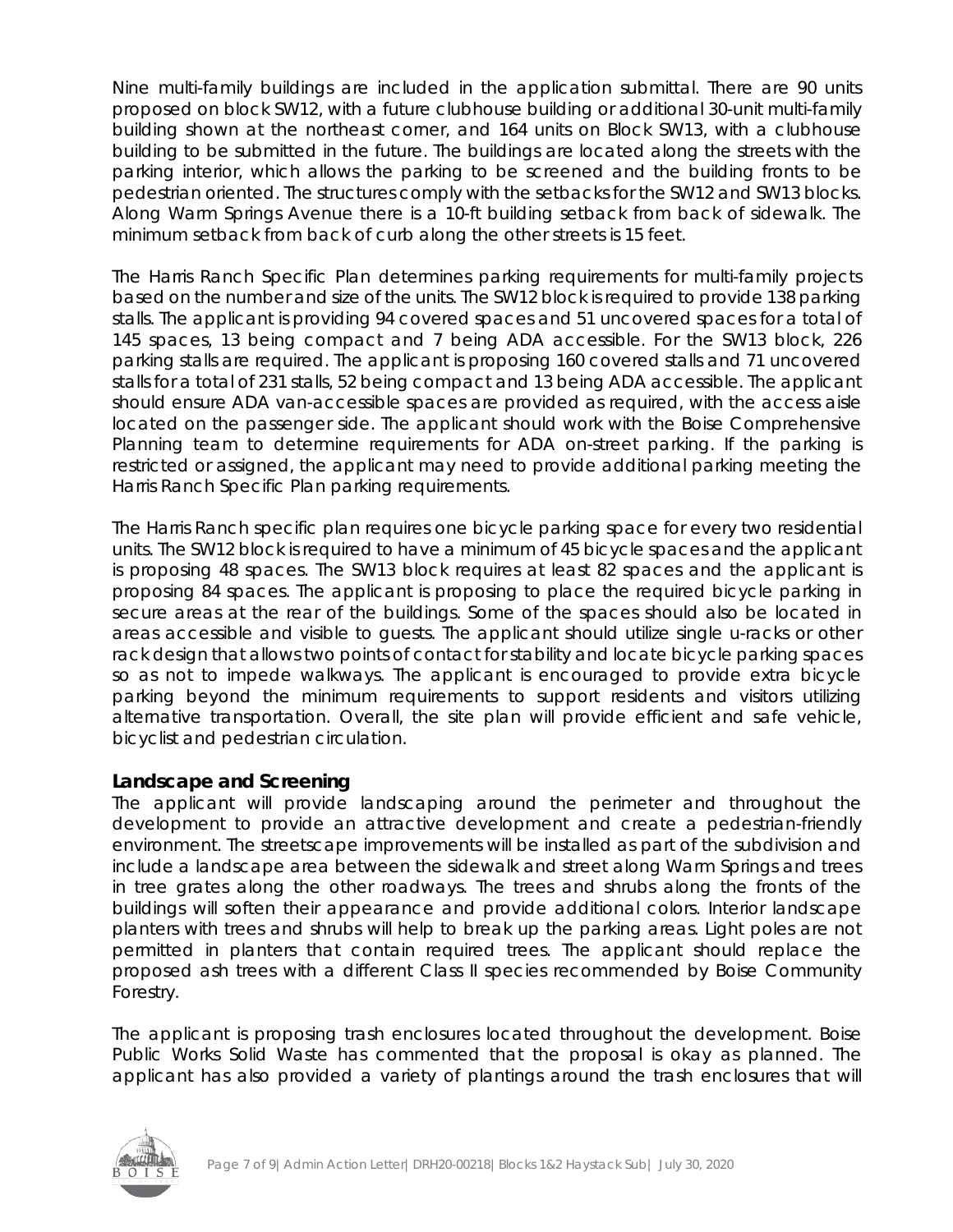minimize their appearance. The Harris Ranch Specific Plan requires the screening of all parking areas. Much of the parking will be screened by the proposed buildings. The applicant will need to provide solid screening from street view to a minimum height of 42 inches at the time of planting.

#### **Structure Design**

The applicant is proposing three different building designs with varying color palettes to add interest to the development. The development will contain four of the Building A design on SW13. These buildings will each contain 20 units and will be 3-stories in height. Block SW12 will contain three of the three-story Building B design, each containing 30 units. Two of the Building C design will be located on the east side of SW13. These buildings will each be fourstories with 21 units. The height and massing of the buildings is appropriate for the blocks along Warm Springs Avenue and meet the requirements indicated in the corresponding block prototypes. Each of the buildings provide sufficient modulation, height changes, material and color changes, transparency, and horizontal and vertical architectural elements to avoid the appearance of blank walls and provide design interest.

The Harris Ranch Specific Plan categorizes the proposed buildings as High Density Residential within the Architectural Design Guidelines, and despite not being required to take on a traditional residential form, the proposal does include elements such as sloped asphalt shingle roofs and pedestrian scaled windows that tie into the nearby residential development. The building designs provide a taller ground floor height with high quality materials to provide a visual base. The window patterning, entrance doors and balconies provide pedestrian scaled elements and will create shadow lines that break up the massing of the building. The building modulation and varying rooflines further reduce the perceived size of the buildings and add additional interest.

The proposed color schemes include neutral tones that can be found in the surrounding area and provide a contemporary look appropriate for high-density residential buildings. The owner should ensure areas where light colored materials are placed close to the ground are kept clean. The proposed materials include plaster with a light sand finish, fiber cement siding, composite wood-look siding, brick veneer, vinyl windows, aluminum storefront, metal awnings, metal parapet cap, metal and wood railings and wood trellises. The variety of colors and materials will add to the design interest of the development and allow the buildings to appear more distinct. The Harris Ranch Design Review Board has noted in their approval letter that specific color numbers must be submitted to them prior to application.

Each unit is required to provide a minimum of 40 square feet of private open space. This will be provided through patio and balcony areas for each unit and exceed the minimum square footage requirement, allowing the space to be usable for the residents. Overall, the building is designed to include features which add to the visual and aesthetic appearance of the structure and prevent a sterile, box-like appearance and is appropriate for highdensity residential buildings, the structures comply with the Harris Ranch Architectural Design Guidelines, and the Harris Ranch Design Review Board included their approval within the application submittal.